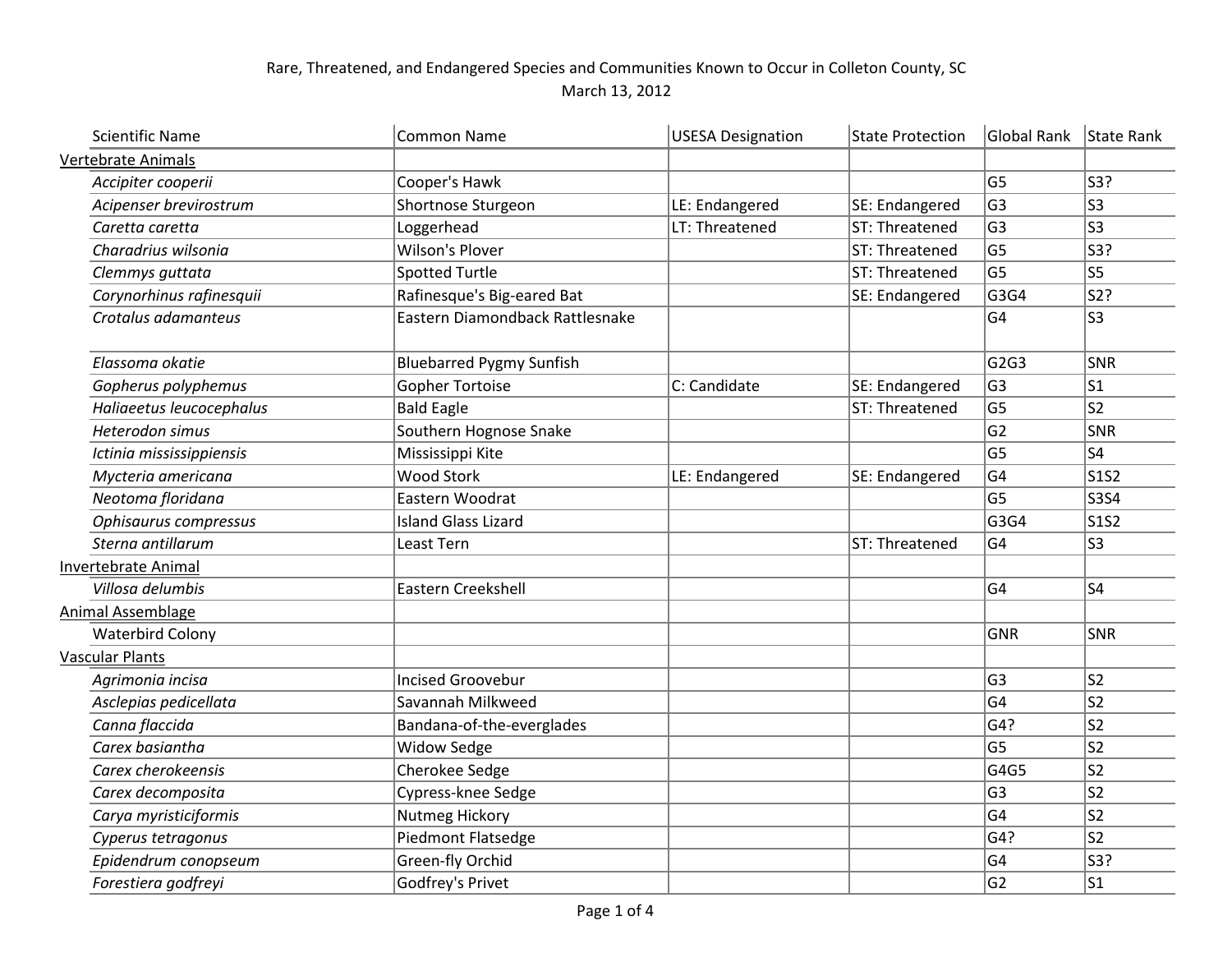| <b>Scientific Name</b>                   | <b>Common Name</b>               | <b>USESA Designation</b> | State Protection | Global Rank    | State Rank     |
|------------------------------------------|----------------------------------|--------------------------|------------------|----------------|----------------|
| Helianthemum georgianum                  | Georgia Frostweed                |                          |                  | G4             | S <sub>2</sub> |
| Isoetes riparia                          | <b>River Bank Quillwort</b>      |                          |                  | G5?            | S <sub>2</sub> |
| Litsea aestivalis                        | Pondspice                        |                          |                  | G <sub>3</sub> | S3             |
| Macbridea caroliniana                    | Carolina Bird-in-a-nest          |                          |                  | G2G3           | S3             |
| Oxypolis canbyi                          | Canby's Dropwort                 | LE: Endangered           |                  | G <sub>2</sub> | S <sub>2</sub> |
| Physostegia leptophylla                  | Slender-leaved Dragon-head       |                          |                  | G4?            | SNR            |
| Pieris phillyreifolia                    | <b>Climbing Fetter-bush</b>      |                          |                  | G <sub>3</sub> | S1             |
| Pilea fontana                            | <b>Springs Clearweed</b>         |                          |                  | G <sub>5</sub> | SNR            |
| Pteroglossaspis ecristata                | <b>Crestless Plume Orchid</b>    |                          |                  | G2G3           | S <sub>2</sub> |
| Ruellia caroliniensis ssp. ciliosa       | Sandhills Wild Petunia           |                          |                  | G5T3T5         | S1             |
| Sageretia minutiflora                    | Tiny-leaved Buckthorn            |                          |                  | G4             | S3             |
| Thalia dealbata                          | Powdery Thalia                   |                          |                  | G4             | S <sub>2</sub> |
| Communities                              |                                  |                          |                  |                |                |
| Atlantic coastal plain depression meadow | <b>Depression Meadow</b>         |                          |                  | G <sub>5</sub> | SNR            |
| Atlantic maritime dry grassland          | <b>Maritime Grassland</b>        |                          |                  | G3G4           | SNR            |
| Bald cypress - swamp blackgum swamp      | Bald Cypress - Tupelo Gum Swamp  |                          |                  | G <sub>5</sub> | SNR            |
| Bald cypress - tupelo gum swamp          |                                  |                          |                  | G <sub>5</sub> | S4             |
| Bald cypress - water tupelo swamp        | Bald Cypress - Tupelo Gum Swamp  |                          |                  | G5             | SNR            |
| Barrier island pond complex              | Interdune Pond                   |                          |                  | G <sub>3</sub> | SNR            |
| Bay forest                               |                                  |                          |                  | G3G4           | S3             |
| Bay forest (allard)                      | <b>Bay Forest</b>                |                          |                  | G <sub>5</sub> | SNR            |
| Beech - magnolia forest                  | Beech - Magnolia Hammock         |                          |                  | G4             | SNR            |
| Beech - magnolia hammock                 |                                  |                          |                  | G5?            | S1?            |
| <b>Bottomland hardwoods</b>              |                                  |                          |                  | G <sub>5</sub> | S4             |
| <b>Brackish marsh</b>                    |                                  |                          |                  | G <sub>5</sub> | S5             |
| Brackish marsh (allard)                  | <b>Brackish Marsh</b>            |                          |                  | G5             | SNR            |
| Celtis laevigata - tilia americana var.  | Sugarberry - Southern Basswood / |                          |                  | G1G3           | SNR            |
| caroliniana / aesculus pavia forest      | Red Buckeye Forest               |                          |                  |                |                |
| Coastal plain small depression pond      | Swamp Tupelo Pond and Pond       |                          |                  | G5             | SNR            |
| complex                                  | <b>Cypress Pond</b>              |                          |                  |                |                |
| Depression meadow                        |                                  |                          |                  | G3             | S <sub>2</sub> |
| Estuarine intertidal mud flat            | Intertidal Mud/sand Flat         |                          |                  | G5             | SNR            |
| Interdune pond                           |                                  |                          |                  | G <sub>3</sub> | S1             |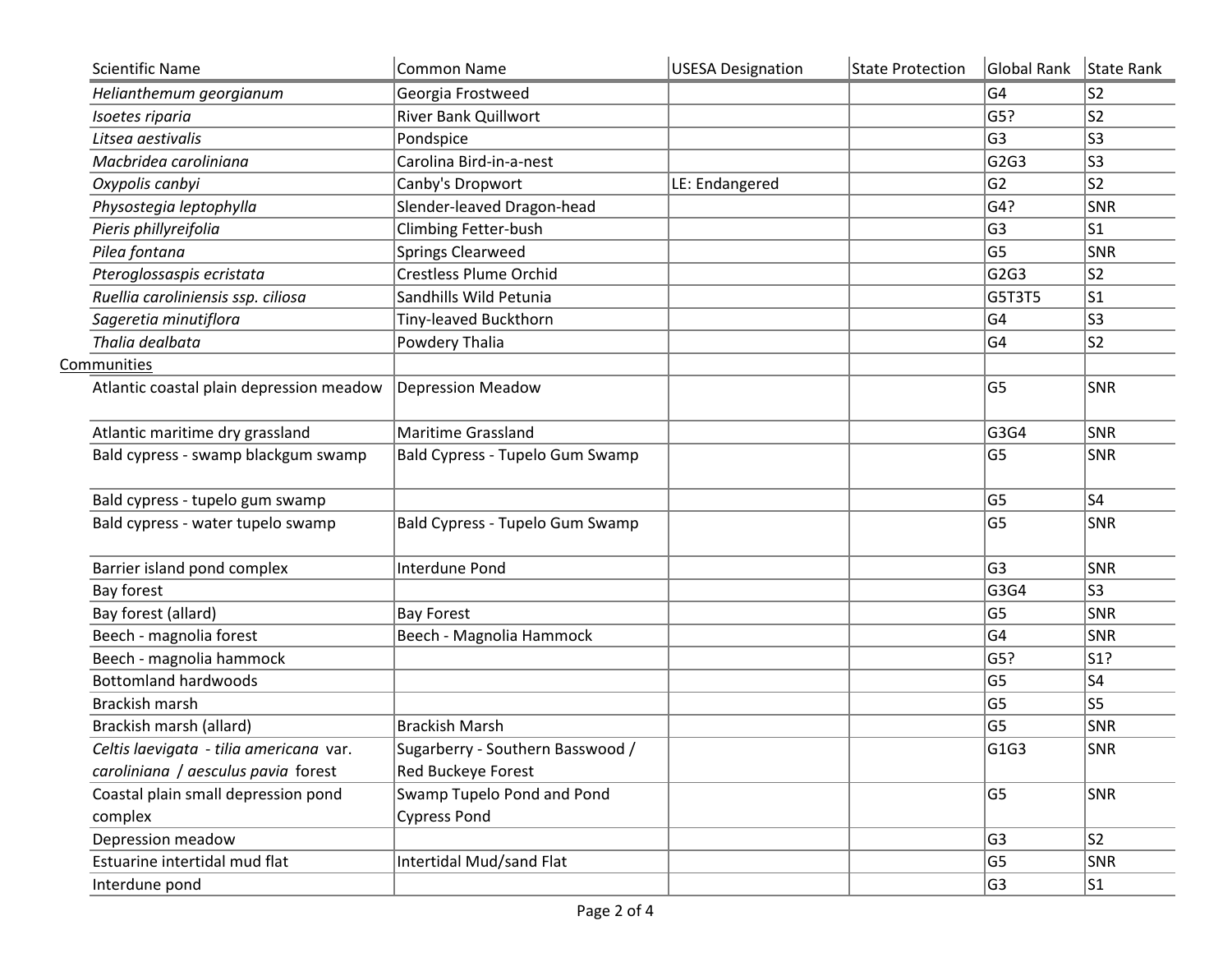| <b>Scientific Name</b>                    | <b>Common Name</b>                  | <b>USESA Designation</b> | <b>State Protection</b> | Global Rank State Rank |                |
|-------------------------------------------|-------------------------------------|--------------------------|-------------------------|------------------------|----------------|
| Interior upland dry mesic oak - hickory   | Oak - Hickory Forest                |                          |                         | G5                     | SNR            |
| forest                                    |                                     |                          |                         |                        |                |
| Intertidal mud/sand flat                  |                                     |                          |                         | G5                     | S <sub>5</sub> |
| Juniperus virginiana var. silicicola -    | South Atlantic Coastal Shell Midden |                          |                         | G2?                    | SNR            |
| zanthoxylum clava-herculis - quercus      | Woodland                            |                          |                         |                        |                |
| virginiana - (sabal palmetto) / sageretia |                                     |                          |                         |                        |                |
| minutiflora - (sideroxylon tenax)         |                                     |                          |                         |                        |                |
| woodland                                  |                                     |                          |                         |                        |                |
| Limestone sink                            |                                     |                          |                         | G3                     | <b>S1S2</b>    |
| Longleaf pine flatwoods                   |                                     |                          |                         | GNR                    | SNR            |
| Maritime dune shrub thicket               | Maritime Shrub Thicket              |                          |                         | G4                     | SNR            |
| Maritime forest                           |                                     |                          |                         | G <sub>2</sub>         | S <sub>2</sub> |
| Maritime grassland                        |                                     |                          |                         | G3G4                   | S <sub>2</sub> |
| Maritime shrub thicket                    |                                     |                          |                         | G4                     | <b>S2S3</b>    |
| Marl forest                               |                                     |                          |                         | G1                     | S1             |
| Mesic mixed hardwood forest               |                                     |                          |                         | G5                     | S <sub>4</sub> |
| Middens                                   |                                     |                          |                         | GNR                    | S <sub>3</sub> |
| Mollusk reef                              | <b>Oyster Reef</b>                  |                          |                         | G5                     | SNR            |
| Non-alluvial swamp forest                 |                                     |                          |                         | G <sub>5</sub>         | <b>S4S5</b>    |
| Nonriverine swamp forest                  | Non-alluvial Swamp Forest           |                          |                         | G5                     | SNR            |
| Non-riverine wet hardwood forest          |                                     |                          |                         | G4                     | SNR            |
| Oak - hickory forest                      |                                     |                          |                         | G5                     | S <sub>5</sub> |
| Pine - scrub oak sandhill                 |                                     |                          |                         | G4                     | S <sub>4</sub> |
| Pine flatwoods                            |                                     |                          |                         | G5                     | <b>S3S4</b>    |
| Pine savanna                              |                                     |                          |                         | G3                     | S <sub>2</sub> |
| Pocosin                                   |                                     |                          |                         | G3G4                   | <b>S3S4</b>    |
| Pond cypress savanna                      |                                     |                          |                         | G3                     | S <sub>2</sub> |
| Pond pine woodland                        |                                     |                          |                         | G4G5                   | S <sub>3</sub> |
| Salt flat                                 |                                     |                          |                         | G5                     | S <sub>5</sub> |
| Salt flat (allard)                        | Salt Flat                           |                          |                         | G5                     | SNR            |
| Salt marsh                                |                                     |                          |                         | G5                     | S5             |
| Salt marsh (allard)                       | Salt Marsh                          |                          |                         | G5                     | SNR            |
| Salt shrub thicket                        |                                     |                          |                         | G5                     | S <sub>5</sub> |
| Salt shrub thicket (allard)               | Salt Shrub Thicket                  |                          |                         | G5                     | SNR            |
| South atlantic barrier island forest      | Maritime Forest                     |                          |                         | G <sub>2</sub>         | SNR            |
| South atlantic inland maritime forest     | Maritime Forest                     |                          |                         | G <sub>2</sub>         | SNR            |